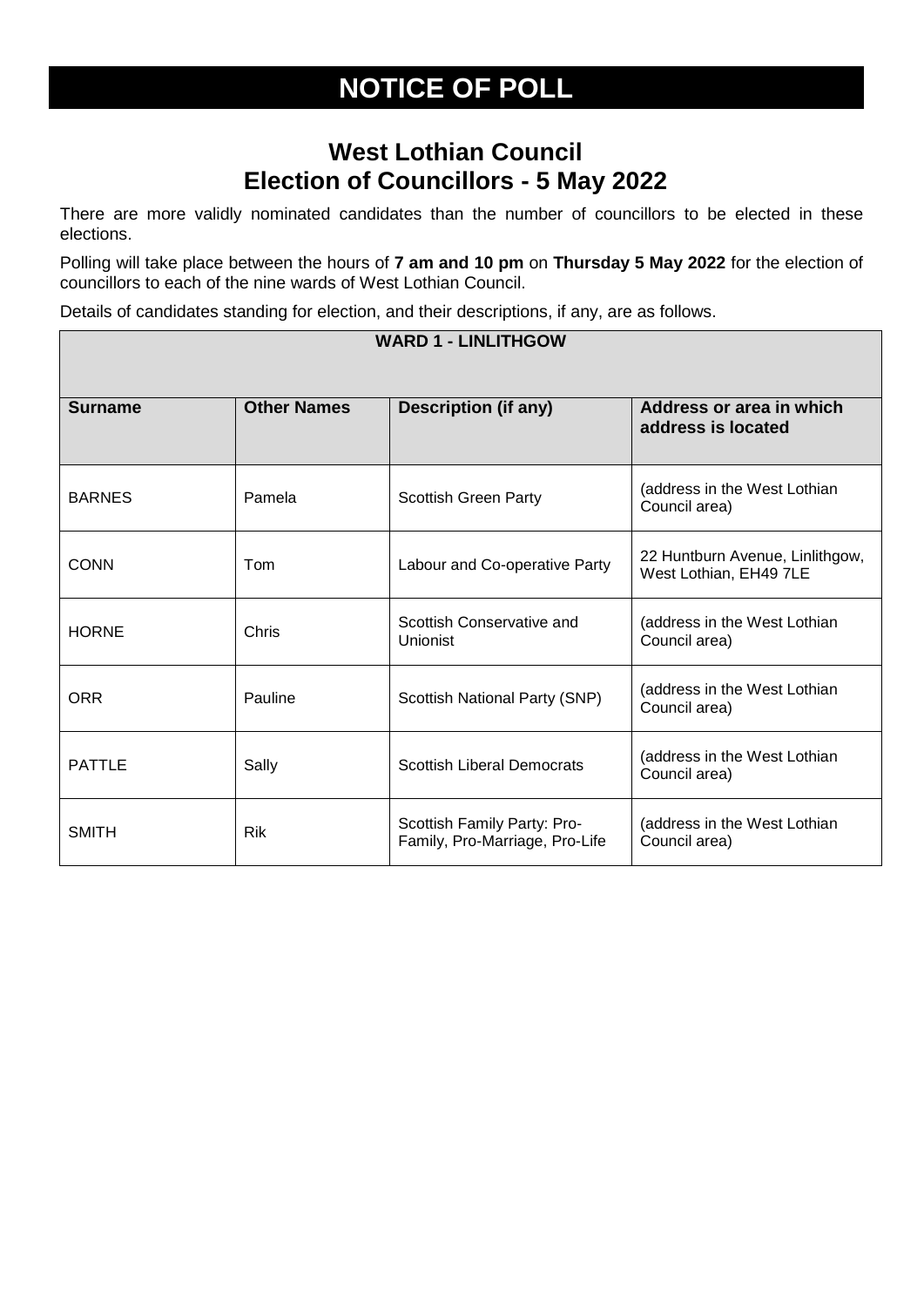| WARD 2 - BROXBURN, UPHALL AND WINCHBURGH |                         |                                                               |                                                |  |
|------------------------------------------|-------------------------|---------------------------------------------------------------|------------------------------------------------|--|
| <b>Surname</b>                           | <b>Other Names</b>      | <b>Description (if any)</b>                                   | Address or area in which<br>address is located |  |
| <b>CALDER</b>                            | Diane                   | Scottish National Party (SNP)                                 | (address in the West Lothian<br>Council area)  |  |
| <b>CAMPBELL</b>                          | Janet                   | Scottish National Party (SNP)                                 | (address in the West Lothian<br>Council area)  |  |
| <b>CORSER</b>                            | <b>Charles McKenzie</b> | <b>Scottish Liberal Democrats</b>                             | (address in the West Lothian<br>Council area)  |  |
| <b>DAVIDSON</b>                          | Ann                     | Scottish Labour Party                                         | (address in the West Lothian<br>Council area)  |  |
| <b>DORAN-TIMSON</b>                      | Angela                  | Scottish Conservative and<br><b>Unionist</b>                  | (address in the West Lothian<br>Council area)  |  |
| <b>MCLEOD</b>                            | Hazel                   | Scottish Labour Party                                         | (address in the West Lothian<br>Council area)  |  |
| <b>NOBLE</b>                             | Phil                    | Alba Party for independence                                   | (address in the West Lothian<br>Council area)  |  |
| <b>SUTHERLAND</b>                        | Kenneth Alexander       | Scottish Family Party: Pro-<br>Family, Pro-Marriage, Pro-Life | (address in the West Lothian<br>Council area)  |  |
| <b>WRIGHT</b>                            | Cam                     | <b>Scottish Green Party</b>                                   | (address in the West Lothian<br>Council area)  |  |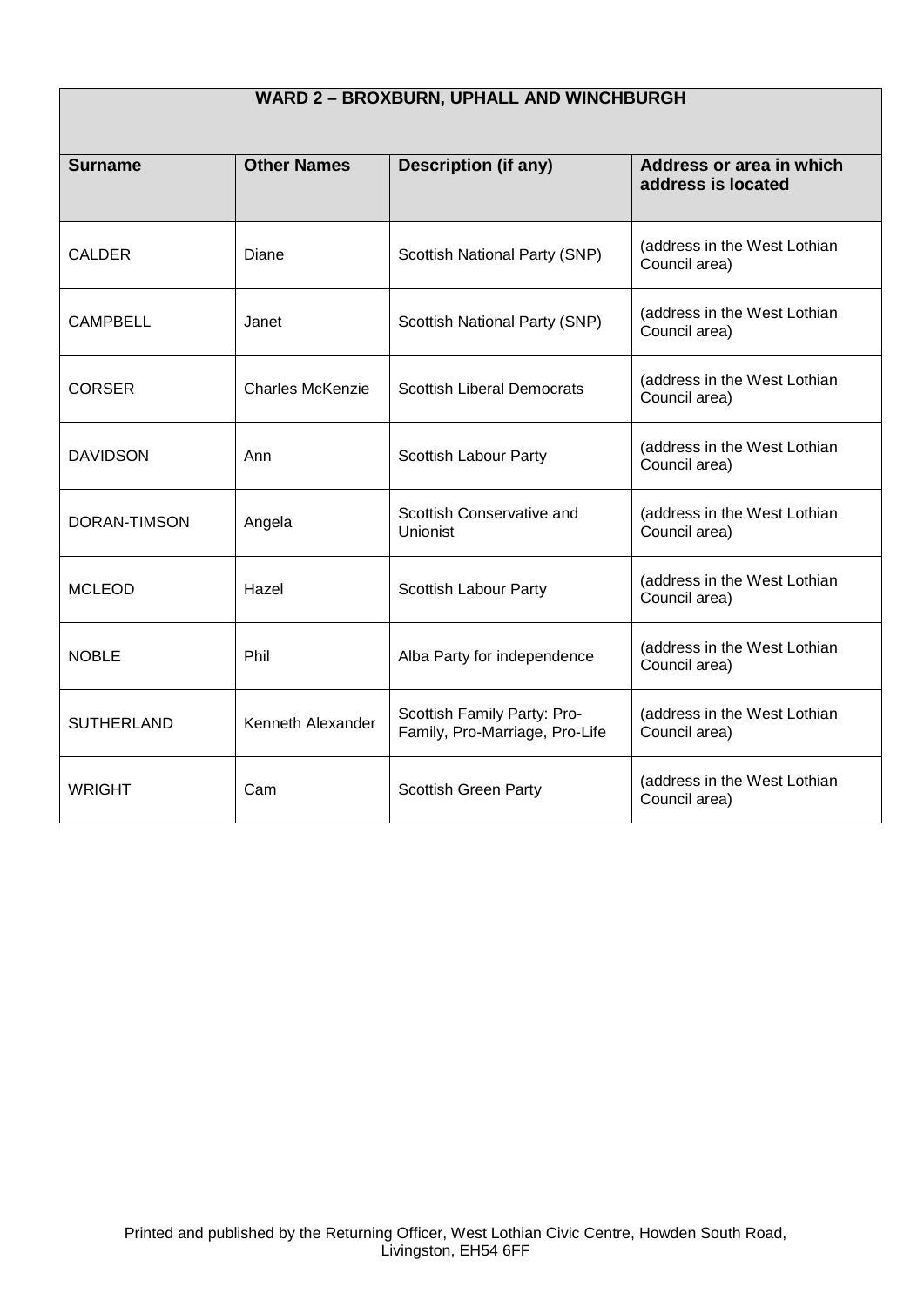| <b>WARD 3 - LIVINGSTON NORTH</b> |                    |                                                               |                                                         |
|----------------------------------|--------------------|---------------------------------------------------------------|---------------------------------------------------------|
| <b>Surname</b>                   | <b>Other Names</b> | <b>Description (if any)</b>                                   | Address or area in which<br>address is located          |
| <b>ADAMSON</b>                   | Alison             | Scottish Conservative and<br><b>Unionist</b>                  | (address in the West Lothian<br>Council area)           |
| <b>BELL</b>                      | Robert             | Scottish Family Party: Pro-<br>Family, Pro-Marriage, Pro-Life | (address in the West Lothian<br>Council area)           |
| DE BOLD                          | Robert             | Scottish National Party (SNP)                                 | 218 Raeburn Rigg, Livingston,<br>West Lothian, EH54 8PL |
| <b>MCDONALD</b>                  | Catrina            | <b>Scottish Liberal Democrats</b>                             | (address in the West Lothian<br>Council area)           |
| <b>MCMILLAN</b>                  | Anne               | Scottish Labour Party                                         | 5 Beech Place, Livingston, West<br>Lothian, EH54 6RB    |
| <b>MILLER</b>                    | Andrew             | Scottish National Party (SNP)                                 | Marain Villa, Deans South,<br>Livingston, EH54 8DE      |
| <b>RAE</b>                       | Michael            | Scottish Labour Party                                         | (address in the West Lothian<br>Council area)           |
| <b>WILKINSON</b>                 | <b>Mark</b>        | <b>Scottish Green Party</b>                                   | (address in the West Lothian<br>Council area)           |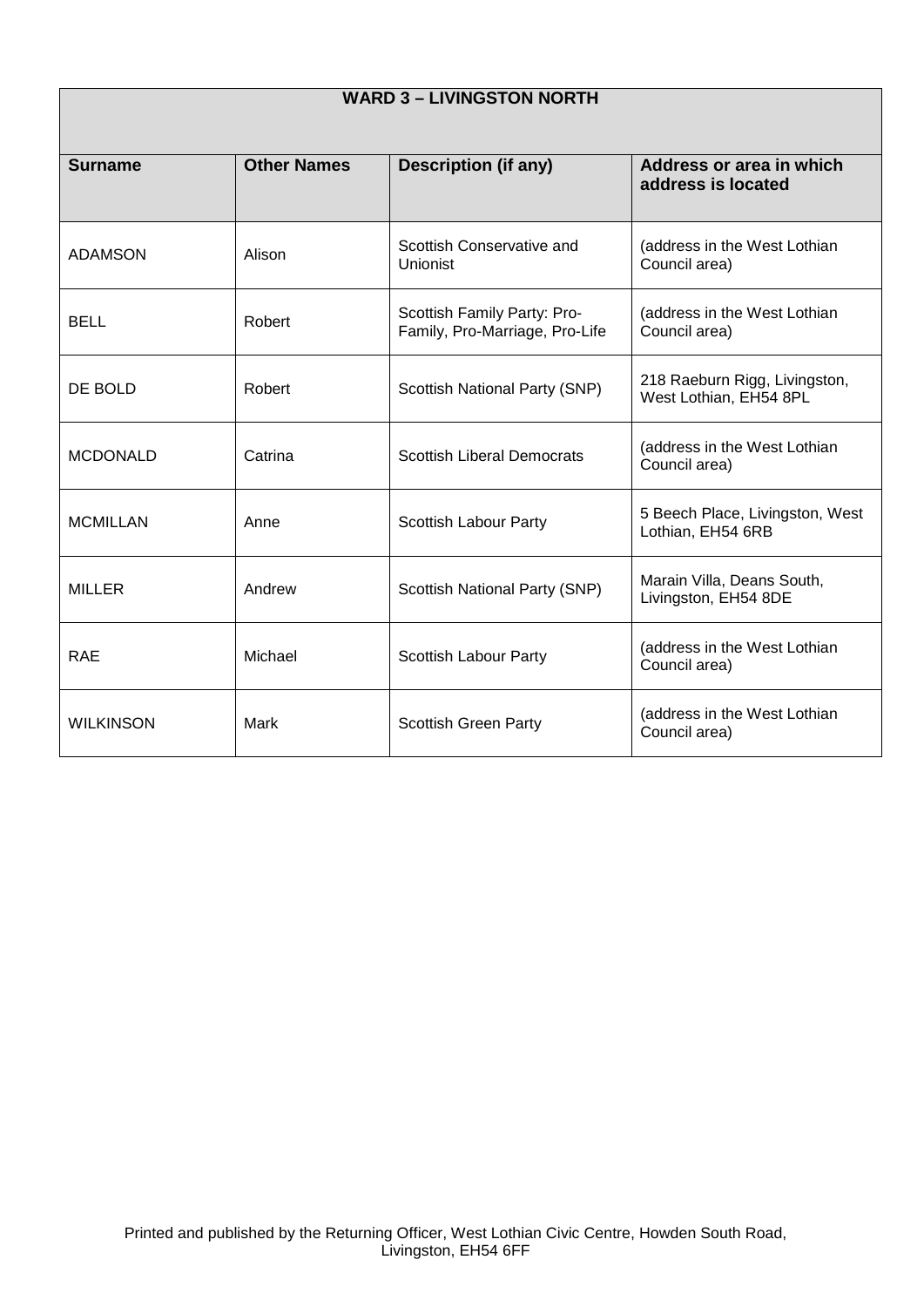| <b>WARD 4 - LIVINGSTON SOUTH</b> |                    |                                                               |                                                                           |
|----------------------------------|--------------------|---------------------------------------------------------------|---------------------------------------------------------------------------|
| <b>Surname</b>                   | <b>Other Names</b> | <b>Description (if any)</b>                                   | Address or area in which<br>address is located                            |
| ANDERSON                         | Eddie              | Independent                                                   | 27 Bankton Park West,<br>Murieston, Livingston, West<br>Lothian, EH54 9BP |
| <b>FITZPATRICK</b>               | Lawrence           | Scottish Labour Party                                         | 3 Bankton Glade, Livingston,<br>West Lothian, EH54 9DG                    |
| <b>GLASGOW</b>                   | Cameron            | <b>Scottish Green Party</b>                                   | (address in the West Lothian<br>Council area)                             |
| <b>HAMILTON</b>                  | Margaret           | Scottish Family Party: Pro-<br>Family, Pro-Marriage, Pro-Life | (address in the West Lothian<br>Council area)                             |
| <b>HEGGIE</b>                    | Peter              | Scottish Conservative and<br>Unionist                         | (address in the West Lothian<br>Council area)                             |
| <b>LINDSAY</b>                   | Caron              | <b>Scottish Liberal Democrats</b>                             | 139 Buchanan Crescent,<br>Livingston, EH54 7EF                            |
| <b>MACAULAY</b>                  | Maria              | Scottish National Party (SNP)                                 | (address in the West Lothian<br>Council area)                             |
| <b>MCKEE SHEMILT</b>             | Moira              | Scottish National Party (SNP)                                 | (address in the West Lothian<br>Council area)                             |
| <b>MILLAR</b>                    | Eddie              | Independent                                                   | 119 Ravenswood Rise, Dedridge,<br>Livingston, EH54 6PG                    |
| <b>SMITH</b>                     | Craig              | Scottish Labour Party                                         | 217 Norman Rise, Livingston,<br>West Lothian, EH54 6NW                    |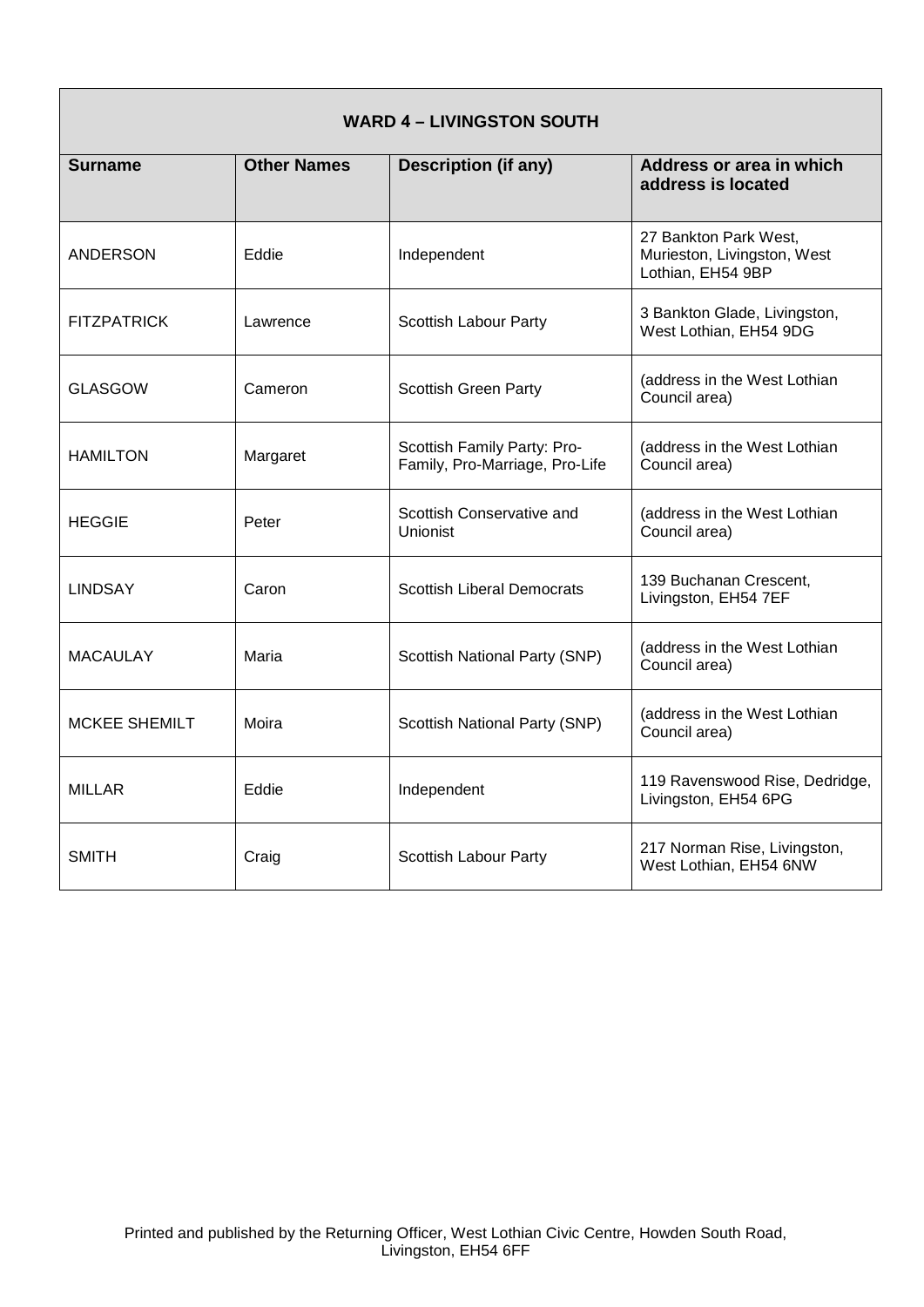| <b>WARD 5 - EAST LIVINGSTON AND EAST CALDER</b> |                      |                                                               |                                                         |
|-------------------------------------------------|----------------------|---------------------------------------------------------------|---------------------------------------------------------|
| <b>Surname</b>                                  | <b>Other Names</b>   | <b>Description (if any)</b>                                   | Address or area in which<br>address is located          |
| <b>ANDERSON</b>                                 | Frank                |                                                               | (address in the West Lothian<br>Council area)           |
| DORAN-TIMSON                                    | Damian               | Scottish Conservative and<br>Unionist                         | (address in the West Lothian<br>Council area)           |
| <b>DRUMMOND</b>                                 | Neal                 | Scottish Green Party                                          | 22 Langton Avenue, East Calder,<br>Livingston, EH53 0DW |
| <b>HOWDEN</b>                                   | <b>Robert Durie</b>  | <b>Scottish Liberal Democrats</b>                             | 139 Buchanan Crescent,<br>Livingston, EH54 7EF          |
| <b>HUTCHISON</b>                                | Ruth                 | Scottish Family Party: Pro-<br>Family, Pro-Marriage, Pro-Life | (address in the West Lothian<br>Council area)           |
| <b>JOHN</b>                                     | Carl                 | Scottish National Party (SNP)                                 | (address in the West Lothian<br>Council area)           |
| <b>LOGUE</b>                                    | Danny                | Scottish Labour Party                                         | (address in the West Lothian<br>Council area)           |
| <b>RAFFERTY</b>                                 | Andy                 | Scottish Labour Party                                         | (address in the West Lothian<br>Council area)           |
| <b>SMITH</b>                                    | Veronica             | Scottish National Party (SNP)                                 | (address in the West Lothian<br>Council area)           |
| <b>ULLATHORNE</b>                               | <b>Thomas George</b> | Scottish National Party (SNP)                                 | (address in the West Lothian<br>Council area)           |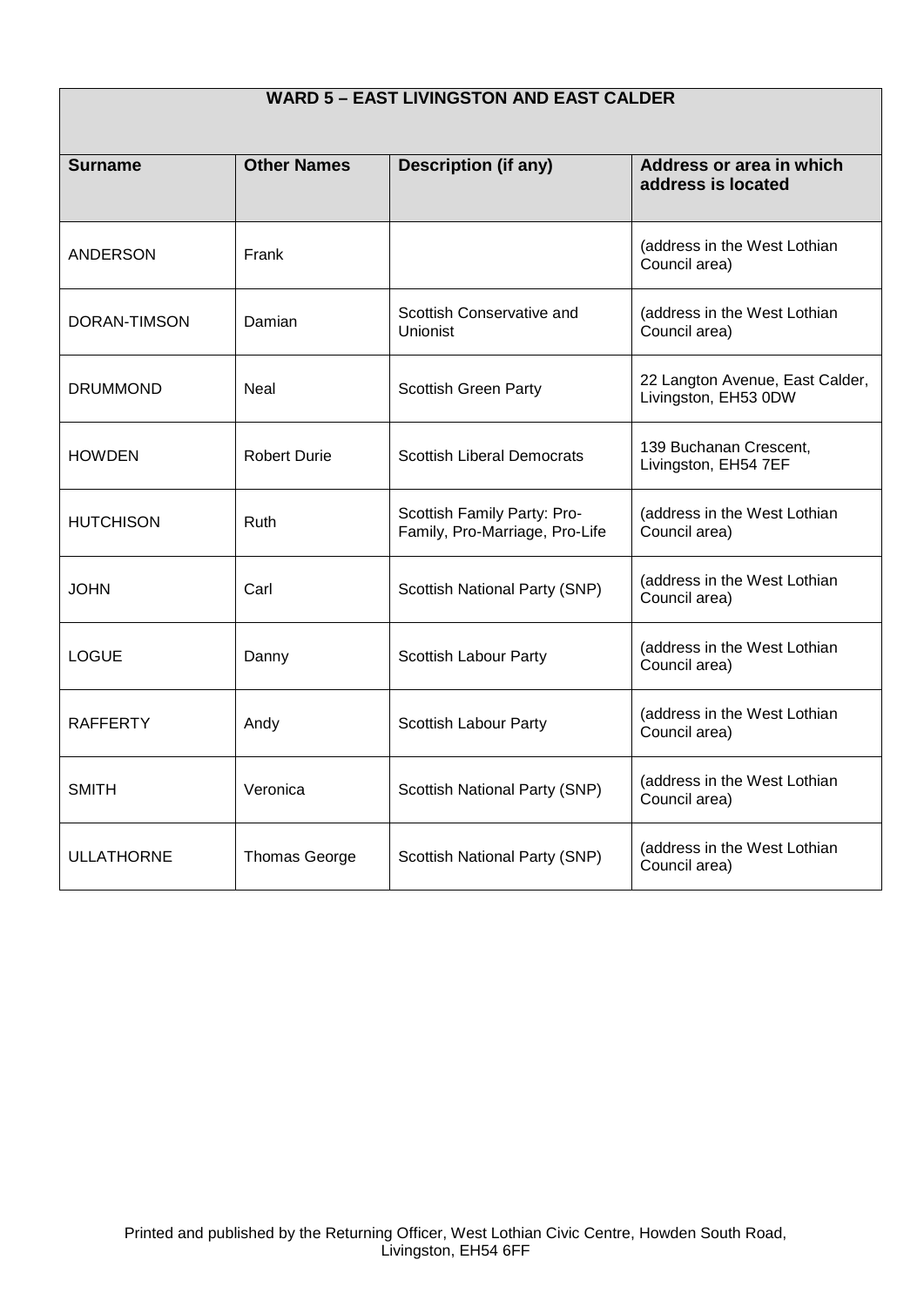| <b>WARD 6 - FAULDHOUSE AND THE BREICH VALLEY</b> |                    |                                              |                                                |
|--------------------------------------------------|--------------------|----------------------------------------------|------------------------------------------------|
| <b>Surname</b>                                   | <b>Other Names</b> | <b>Description (if any)</b>                  | Address or area in which<br>address is located |
| <b>BARNES</b>                                    | Neil               | <b>Scottish Green Party</b>                  | (address in the West Lothian<br>Council area)  |
| <b>CLARK</b>                                     | Pauline            | Scottish National Party (SNP)                | (address in the West Lothian<br>Council area)  |
| <b>FAIRBAIRN</b>                                 | Elaine             | Scottish Conservative and<br><b>Unionist</b> | (address in the West Lothian<br>Council area)  |
| <b>MCCARRA</b>                                   | Greg               | Scottish National Party (SNP)                | (address in the West Lothian<br>Council area)  |
| <b>MEEK</b>                                      | Craig              | Scottish Labour Party                        | (address in the West Lothian<br>Council area)  |
| <b>MOHAMED</b>                                   | Hani               | Alba Party for independence                  | (address in the West Lothian<br>Council area)  |
| <b>MULDOON</b>                                   | Cathy              | Scottish Labour Party                        | (address in the West Lothian<br>Council area)  |
| <b>PATTLE</b>                                    | Gillian            | <b>Scottish Liberal Democrats</b>            | (address in the West Lothian<br>Council area)  |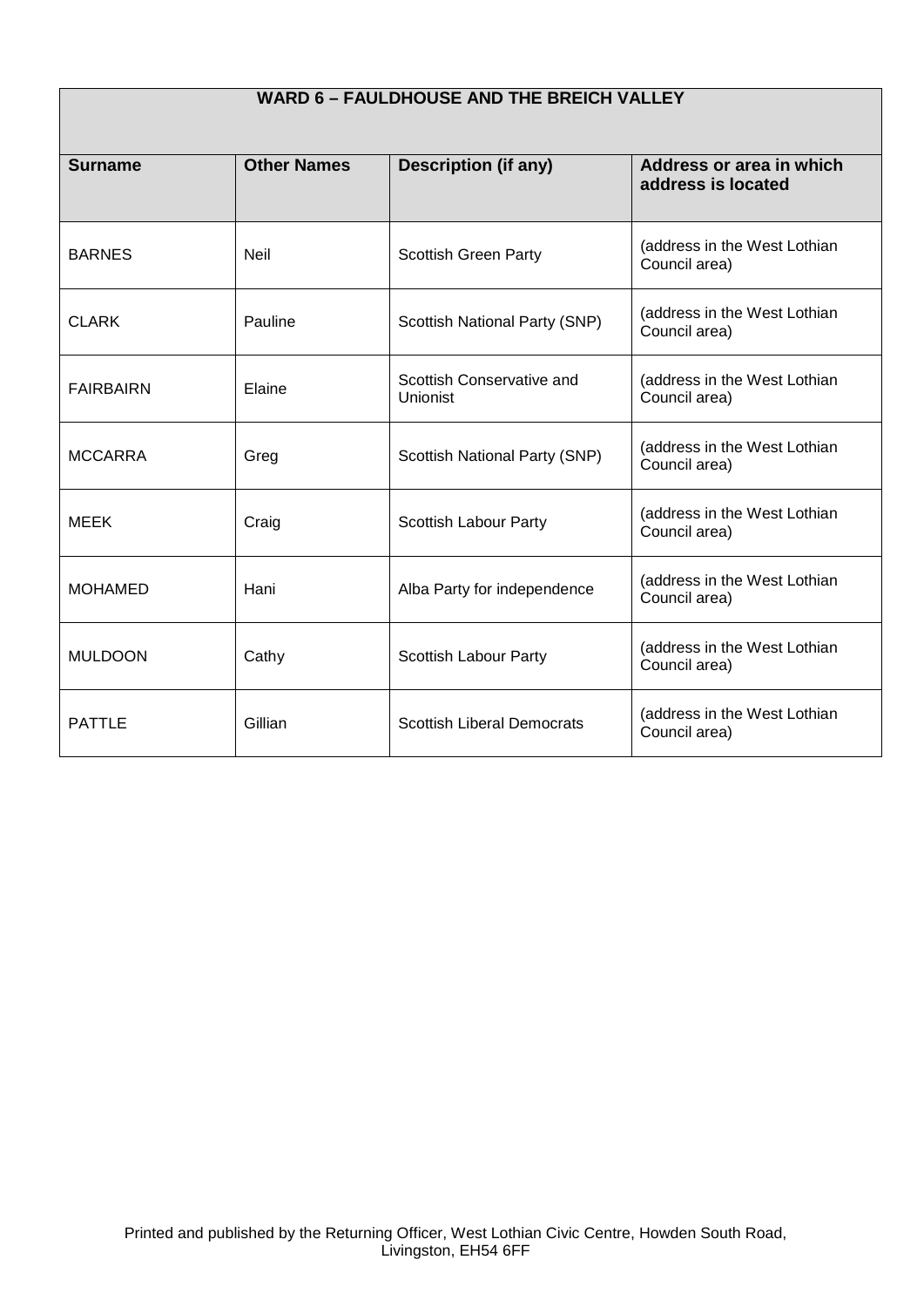| <b>WARD 7 - WHITBURN AND BLACKBURN</b> |                    |                                       |                                                |
|----------------------------------------|--------------------|---------------------------------------|------------------------------------------------|
| <b>Surname</b>                         | <b>Other Names</b> | <b>Description (if any)</b>           | Address or area in which<br>address is located |
| <b>DICKSON</b>                         | Jim                | Scottish National Party (SNP)         | (address in the West Lothian<br>Council area)  |
| <b>DICKSON</b>                         | Mary Roberston     | Scottish National Party (SNP)         | (address in the West Lothian<br>Council area)  |
| <b>FAIRBAIRN</b>                       | <b>Bruce</b>       | Scottish Conservative and<br>Unionist | (address in the West Lothian<br>Council area)  |
| <b>PATTLE</b>                          | Derek Graham       | <b>Scottish Liberal Democrats</b>     | (address in the West Lothian<br>Council area)  |
| <b>PAUL</b>                            | George             | Labour and Co-operative Party         | (address in the West Lothian<br>Council area)  |
| <b>RACIONZER</b>                       | Carole             | <b>Scottish Green Party</b>           | (address in the West Lothian<br>Council area)  |
| <b>SULLIVAN</b>                        | Kirsteen           | Labour and Co-operative Party         | (address in the West Lothian<br>Council area)  |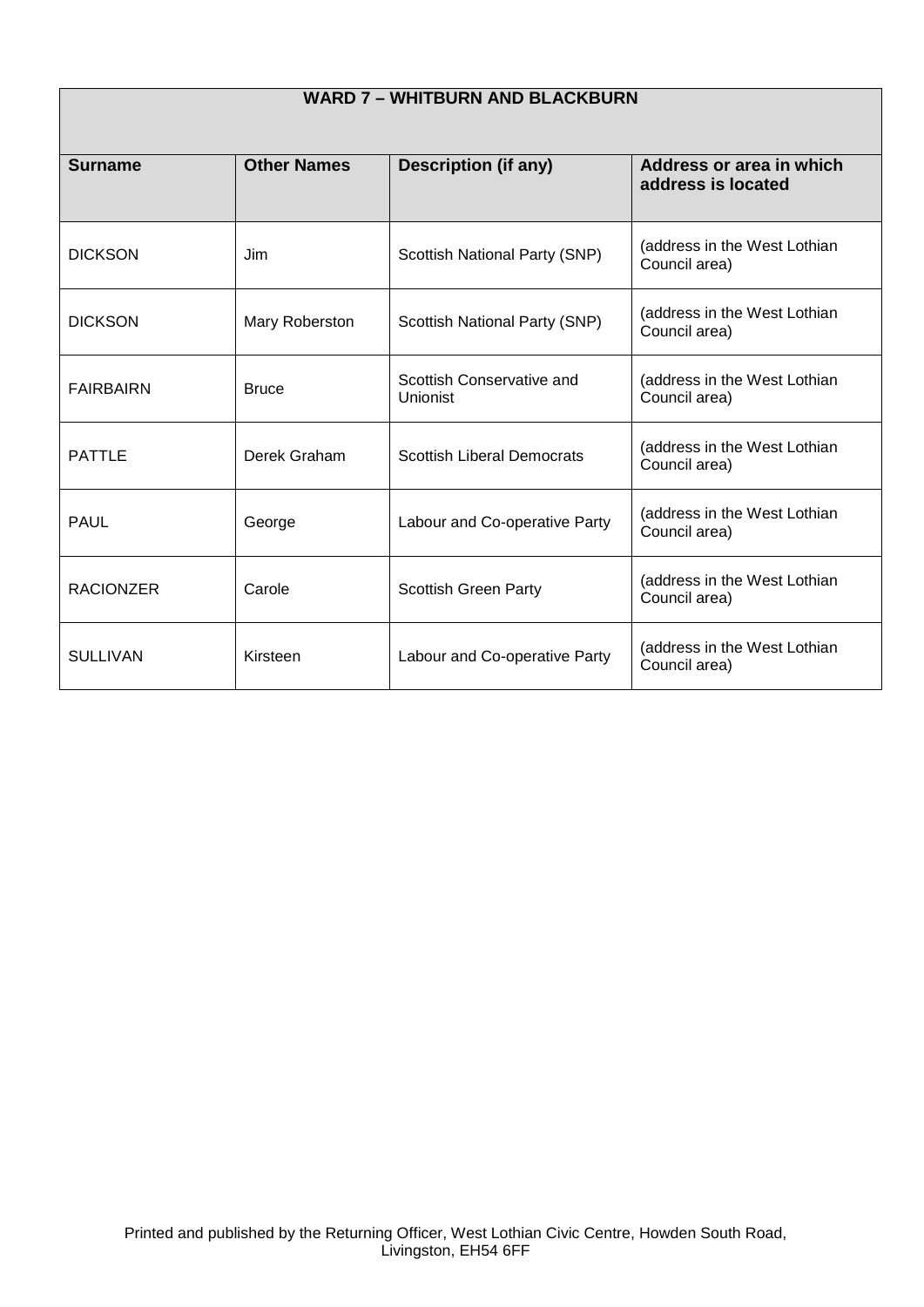| <b>WARD 8 - BATHGATE</b> |                    |                                       |                                                |
|--------------------------|--------------------|---------------------------------------|------------------------------------------------|
| <b>Surname</b>           | <b>Other Names</b> | <b>Description (if any)</b>           | Address or area in which<br>address is located |
| <b>BOYLE</b>             | William Hannah     | Scottish National Party (SNP)         | (address in the West Lothian<br>Council area)  |
| <b>CARTMILL</b>          | Harry              | Scottish Labour Party                 | (address in the West Lothian<br>Council area)  |
| <b>DENT</b>              | Gordon             | Alba Party for independence           | (address in the West Lothian<br>Council area)  |
| <b>FLANNIGAN</b>         | Siobhan            | <b>Scottish Green Party</b>           | (address in the West Lothian<br>Council area)  |
| <b>KENNEDY</b>           | Charles            | Scottish Conservative and<br>Unionist | (address in the West Lothian<br>Council area)  |
| <b>MACKENZIE</b>         | John Swanson       | <b>Scottish Liberal Democrats</b>     | (address in the West Lothian<br>Council area)  |
| <b>PEARSON</b>           | Tony               | Scottish Labour Party                 | (address in the West Lothian<br>Council area)  |
| <b>STAFFORD</b>          | Pauline            | Scottish National Party (SNP)         | (address in the West Lothian<br>Council area)  |